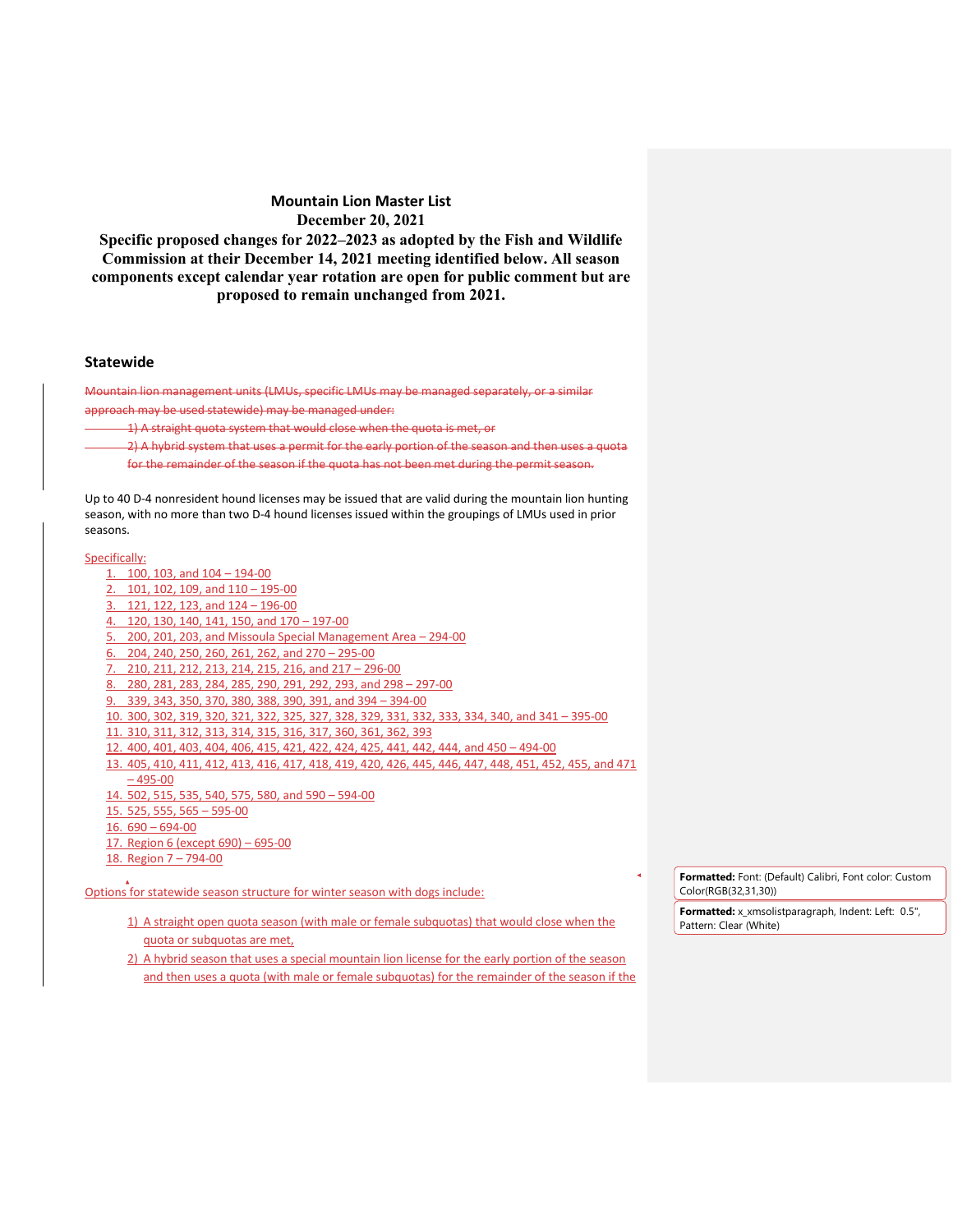**Specific proposed changes for 2022–2023 as adopted by the Fish and Wildlife Commission at their December 14, 2021 meeting identified below. All season components except calendar year rotation are open for public comment but are proposed to remain unchanged from 2021.**

quota or subquotas are not met (assumes the quota is equal to the number of special mountain lion licenses), or

3) A hybrid season that partitions harvest between limited special mountain lion licenses and, at the same time, a mountain lion season with quotas (and male or female subquotas) for hunters holding an unlimited license. A hunter may only hold one or the other of these licenses or a hound training license in a given license year.

Limited special mountain lion licenses will be valid within described lion management units and must be applied for by the posted deadline as a first and only choice in the annual drawing. Purchase of a limited special mountain lion license will preclude any purchased of an unlimited mountain lion license in that license year. For option 2, the number of limited special mountain lion licenses will be equal to the quota for that lion management unit. For option 3, the number of limited special mountain lion licenses may be between 10% and 30% of the area quota for which the license is valid. This percentage will be determined by the commission not later than the final adoption of annual mountain lion harvest quotas. Unsuccessful applicants may purchase only a resident hound training license and may not harvest a lion during that license year. The limited special mountain lion license would be valid throughout the winter season regardless of harvest status relative to quota. Holders of limited special mountain lion licenses may harvest a lion during archery only and fall season without dogs in any open mountain lion hunting district.

Unlimited mountain lion licenses will be valid within a single region and must be purchased by Feb 28. Purchase of an unlimited mountain lion license will preclude any application for a limited special mountain lion license in that license year. The unlimited mountain lion license would be valid during the winter season in open lion management units within that region. Holders of unlimited mountain lion licenses may harvest a lion during archery only and fall season without dogs in any open mountain lion hunting district.

### **Region 1**

HD (LMU) 121 &123: Boundary change - Adjust boundary near Belknap, Montana. The current legal description references a USFS trail that no longer exists. Therefore, the description for that portion of the boundary will be changed to follow Sievers Ridge to its termination with Mosquito Creek road.

### **Region 2**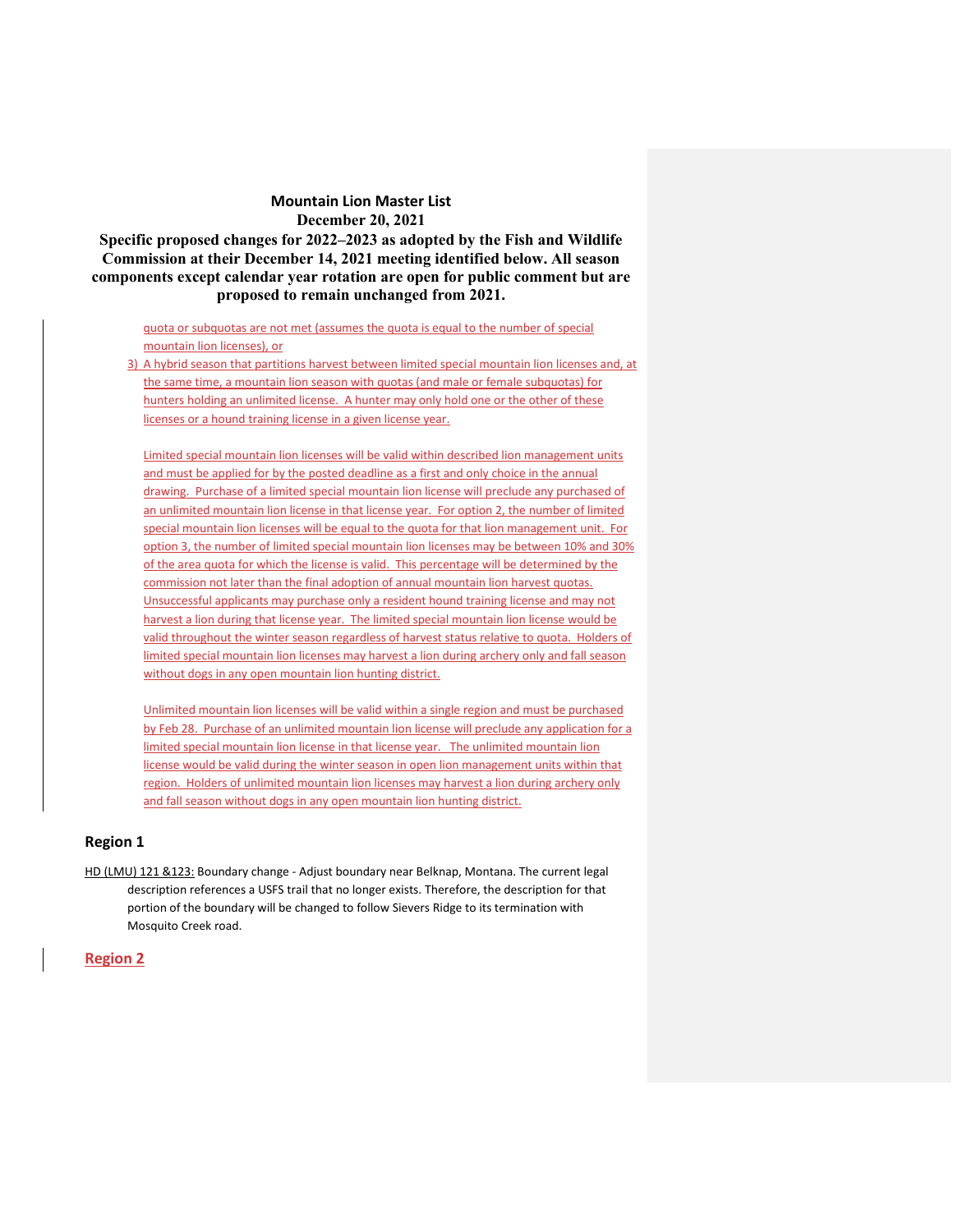**Specific proposed changes for 2022–2023 as adopted by the Fish and Wildlife Commission at their December 14, 2021 meeting identified below. All season components except calendar year rotation are open for public comment but are proposed to remain unchanged from 2021.**

HD 250: Remove from Region 2 hybrid season. Allow general license mountain lion harvest beginning on December 1 up to quota.

## **Region 3**

HD 300: Rename HD 300 to HD 303 to match deer and elk HDs.

New HD 304 Spanish Peak Portion – was "HD 311 Spanish Peaks Portion" but renamed to reflect deer and elk proposed HD changes.

• Retain same quota and same boundaries and legal description. Current quota is 7 with no female subquota.

New HD 304: This is to match the new deer-elk proposal. This unit is the southern portion of what was HD 311. See boundary change master list.

• HD 304 is to be included in LMU with HD 310, 311, 360, 361, and 362 (excluding HD 304 Spanish Peaks Portion which is a standalone LMU.) Retain same quota.

New HD 360 replaces HD 310, 311, 360, 361, and 362. Boundary change designed to more closely match new proposed deer and elk HDs. In the proposed deer and elk HD adjustments, HD 362 will be combined into HD 360. New HD will be named 360.

Retain same quota. Current quota is 10 with female subquota of 3.HD 310, 311, 360, 361, and 362: Boundary change - To more closely match new proposed deer and elk HDs, combine HDs, 310, 311, 360, 361, and 362. See boundary changes master list. New HD will be named HD 311.

- -Retain same quota. Current quota is 10 with female subquota of 3
- HD 311 Spanish Peak Portion remains unchanged.
	- o Retain same quota. Current quota is 7 with no female subquota

o Reason: this special portion was created over a bighorn sheep winter range to use hunting as a tool to prevent lions from exploiting this small sheep herd's discrete winter range.

- HD 302, 328 & 329: Boundary change- Add portions of HD 328 to both HD 302 & 329 resulting in two new HDs to be named HD 329 and HD 302. See boundary changes master list. LMU changes to include HDs 300, new 302, and new 329.
- HD 319 & 341: Boundary change- Combine HD 319 and HD 341. New HD will be named HD 319. See deer and elk boundary changes master list. Increase Total Quota from 4 to 5. Keep female Subquota at 2. LMU will just be HD 319 (after incorporation of 341).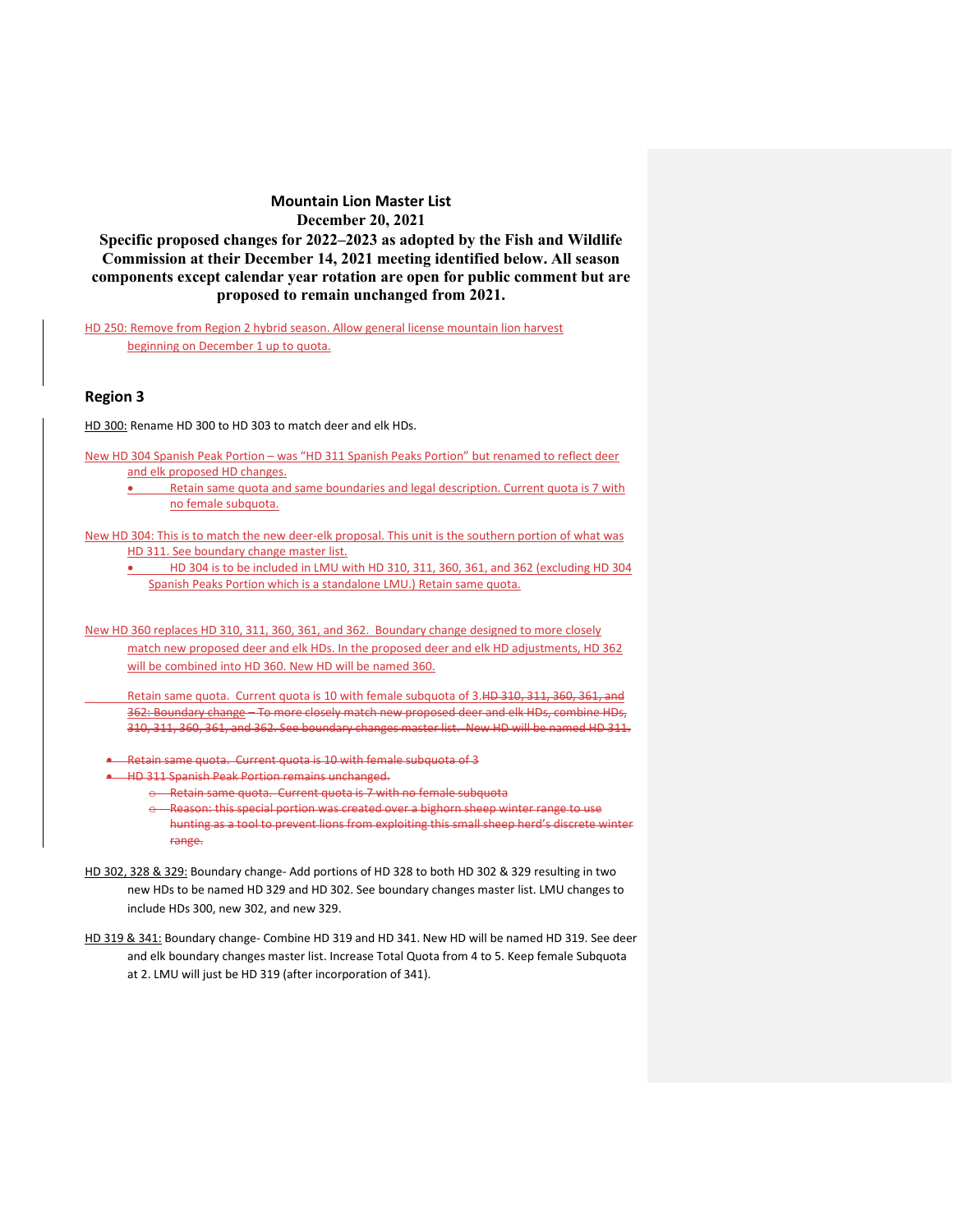# **Specific proposed changes for 2022–2023 as adopted by the Fish and Wildlife Commission at their December 14, 2021 meeting identified below. All season components except calendar year rotation are open for public comment but are proposed to remain unchanged from 2021.**

HD 312, 390 & 393: Boundary change - Add HD 390 into an LMU with HDs 312 and 393. See boundary changes master list. New LMU will include HDs 312, 390 and 393.

Quota changed to a total of 13 and a female subquota of 6. NOTE: The current quota for HDs 312 and 393 is 9 with a subquota of 4 females. The current quota for HDs 390 and 391 is 11 with a female subquota of 5.

HD 390, 391, & 392: Boundary change – Combine HDs 391 & 392 into a single LMU. Remove HD 390 from 390 & 391 LMU. See boundary changes master list.

Quota for new LMU (HDs 391 & 392) is a total of 11 (range 8-14) with a female subquota of 4. NOTE: The current quota for HDs 390 and 391 is 11 with a female subquota of 5. The current quota for HD 392 is 4 with a female subquota of 1.

NOTE: The above two proposed quota changes involving HDs 312, 390, 391, 392 and 393 sum to a total of 24 (female subquota of 10); current quotas in all five HDs sum to a total of 24 (female subquota of 10).

HD 322, 323, 325, 325, 326, 327, & 330: Boundary change – Combine HDs into a single mountain lion HD and a single LMU named HD 322. See boundary changes master list.

Quota for new LMU is a total of 12 with a female subquota of 4. NOTE: combined quota in HDs 322, 323, 324, 325, 326, 327, and 330 is currently 12 with a female subquota of 4. This change combines two LMUs.

HD 320 & 333: Boundary change - Combine HDs 320 and 333 to exclude the northeast portion of HD 333 east of State Highway 359, south of Interstate 90, and west of U. S. Highway 287. Excluded portion is proposed to be added to HD 311. New HD will be named HD 320. See boundary changes master list.

Quota for new LMU (HD 320) is a total of 4 with a female subquota of 1. NOTE: quota is currently 4 with a female subquota of 1.

- HD 350 & 370: Boundary change- Combine HD 350 and HD 370. New HD will be named HD 350. See boundary changes master list. HD 350 and 370 are already in the same LMU. No change to quota.
- HD 380: Boundary change Add the southeast portion of HD 380 to HD 390. HD 390 is being added to the LMU with HDs 312 and 393. See boundary changes master list.

#### **Region 4**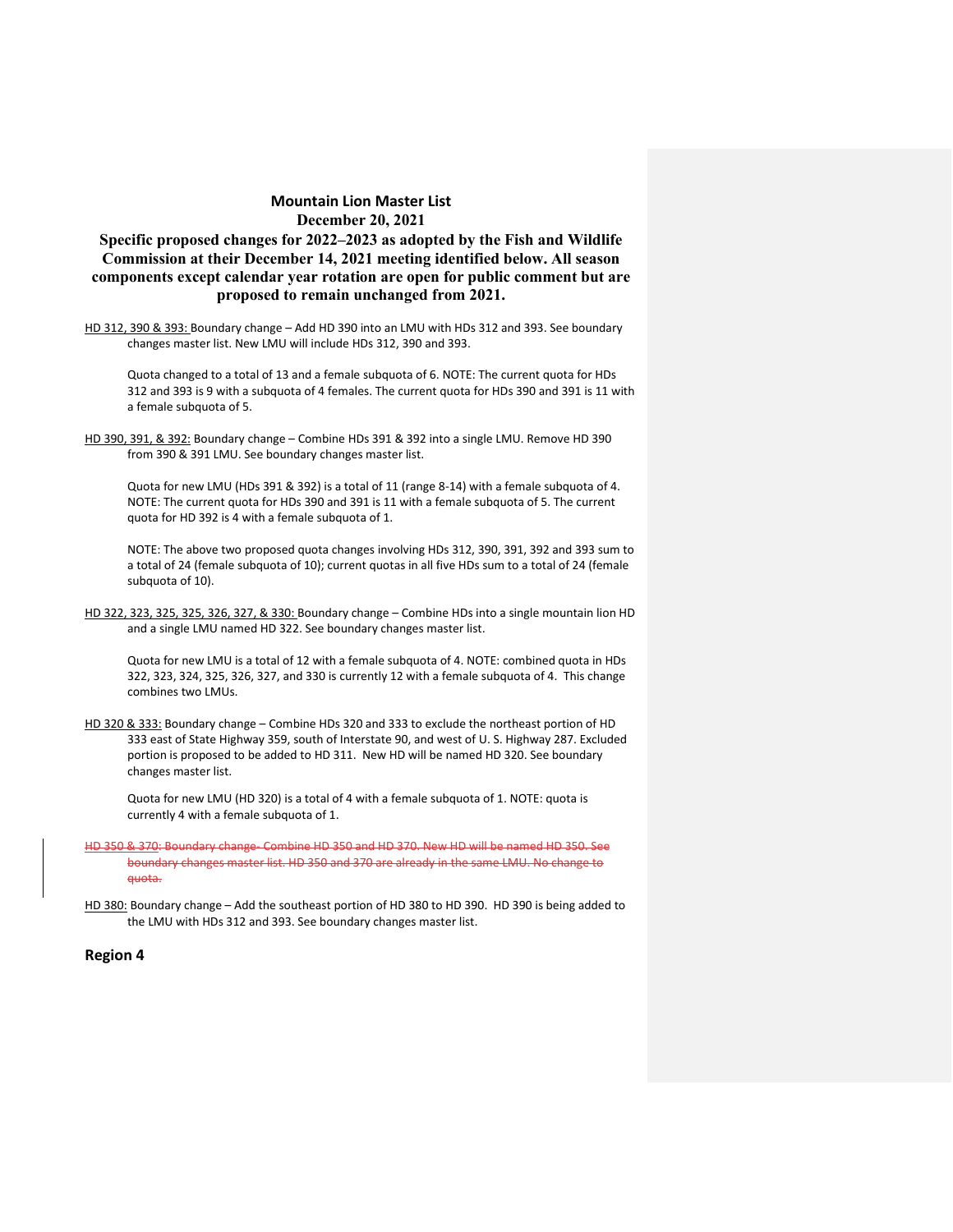**Specific proposed changes for 2022–2023 as adopted by the Fish and Wildlife Commission at their December 14, 2021 meeting identified below. All season components except calendar year rotation are open for public comment but are proposed to remain unchanged from 2021.**

- HD 413 & 432: Boundary Change Combine HD 413 and 432 into one Lion Management Unit called HD 413. Maintain the existing quota of 5 males and 5 females. See boundary changes master list. See quota adjustments below.
- HD 421: Boundary Change Remove HD 421 from Lion Management Unit of HDs 404, 421, 444 and 450. Add HD 421 to new Lion Management Unit with HDs 421 and 423. See boundary changes master list. See quota adjustments below.
- HD 423: Boundary Change Remove HD 423 from Lion Management Unit with HDs 422, 423, 424, 425 and 442. Add HD 423 to new Lion Management Unit with HDs 421 and 423. See boundary changes master list. See quota adjustments below.
- HDs 445, 455: Add HD 446 to Lion Management Unit with 445 and 455. Maintain quota at 6 males 8 females. See quota adjustments below.
- HD 446: Boundary Change Remove HD 446 from Lion Management Unit with HDs 416, 446, 451, 452, and 454. Add HD 446 to Lion Management Unit with HDs 445 and 455. See boundary changes master list. See quota adjustments below.
- HD 450: Boundary change Remove HD 450 from Lion management unit of HDs 404, 421, 444 and 450. Add HD 450 to Lion Management Unit with HDs 422, 424, 425, 442, and 450. See boundary changes master list. See quota adjustments below.
- HDs 404, 416, 421, 422, 423, 424, 425, 442, 444, 445, 446, 450, 451, 452, 454 & 455: Quotas for Lion Management Units based on boundary adjustments above.

Quota for Lion Management Unit 404 & 444 is 2 males and 2 females. Quota for Lion Management Unit 422, 424, 425, 442 & 450 is 5 males and 3 females. Quota for Lion Management Unit 421 and 423 is 3 male and 3 females. Quota for Lion Management Unit 445, 446, and 455 is 6 males and 8 females. Quota for Lion Management Unit 416, 451, 452, and 454 is 6 males and 7 females. Quota for Lion Management Unit 413 is 5 males and 5 females.

NOTE: proposed quotas for HDs 404, 416, 421, 422, 423, 424, 425, 442, 444, 445, 446, 450, 451, 452, 454, and 455 sum to a total of 29 males and 28 females; current combined quotas for the same HDs sum to 24 males and 23 females

# **Region 5**

HD 510, 560, 520: Boundary change - HDs are proposed to be adjusted, renamed, and combined into a single Lion Management Unit. The northern portion of HD 560 and a portion of 520 will be combined and named HD 525. HD 510 and a portion of 520 will be combined and named 555, the southern portion of HD 560 will be renamed HD 565. See boundary changes master list.